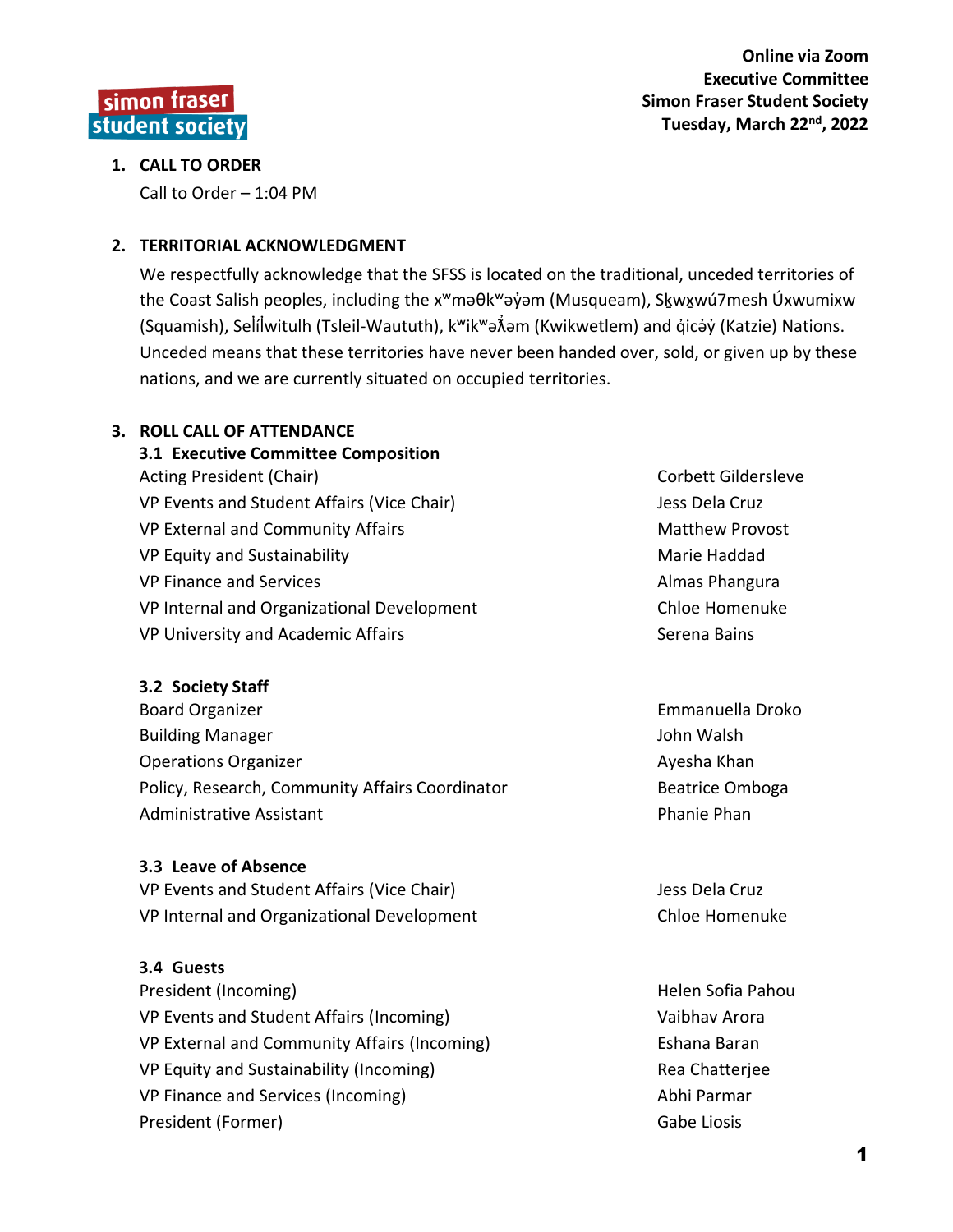

#### **4. CONSENT AGENDA**

#### **4.1 CONSENT AGENDA**

Be it resolved to adopt the consent agenda by unanimous consent.

#### **CARRIED UNANIMOUSLY**

#### **4.1.1. MATTERS ARISING FROM THE MINUTES- MOTION EXEC 2022-03-22:01**

Be it resolved to receive and file the following minutes:

● EXEC 2022-03-08

#### **5. ADOPTION OF THE AGENDA**

#### **5.1 MOTION EXEC 2022-03-22:02**

#### **Marie / Serena**

Be it resolved to adopt the agenda as presented.

#### **CARRIED AS AMENDED**

- Add section 8. New Business items:
	- o 8.4 SUB Mask Requirement Motion Correction
	- o 8.5 Endorsement of Hybrid Learning Model Recommendation
- Add section 9. Discussion Items:
	- o 9.1 BA and MSAA hiring committees
	- o 9.2 Staff Protocol Regrading Masks
	- o 9.3 Palestine IP Update
- Add section 10. In-Camera items:
	- o SUB Usage
	- o Safety Concern

#### **6. REPORTS FROM COMMITTEES**

#### **6.1 REPORTS FROM MANAGEMENT**

• Management will send out their reports in the form of Work Reports via email, as some members are currently absent due to attending other important meetings.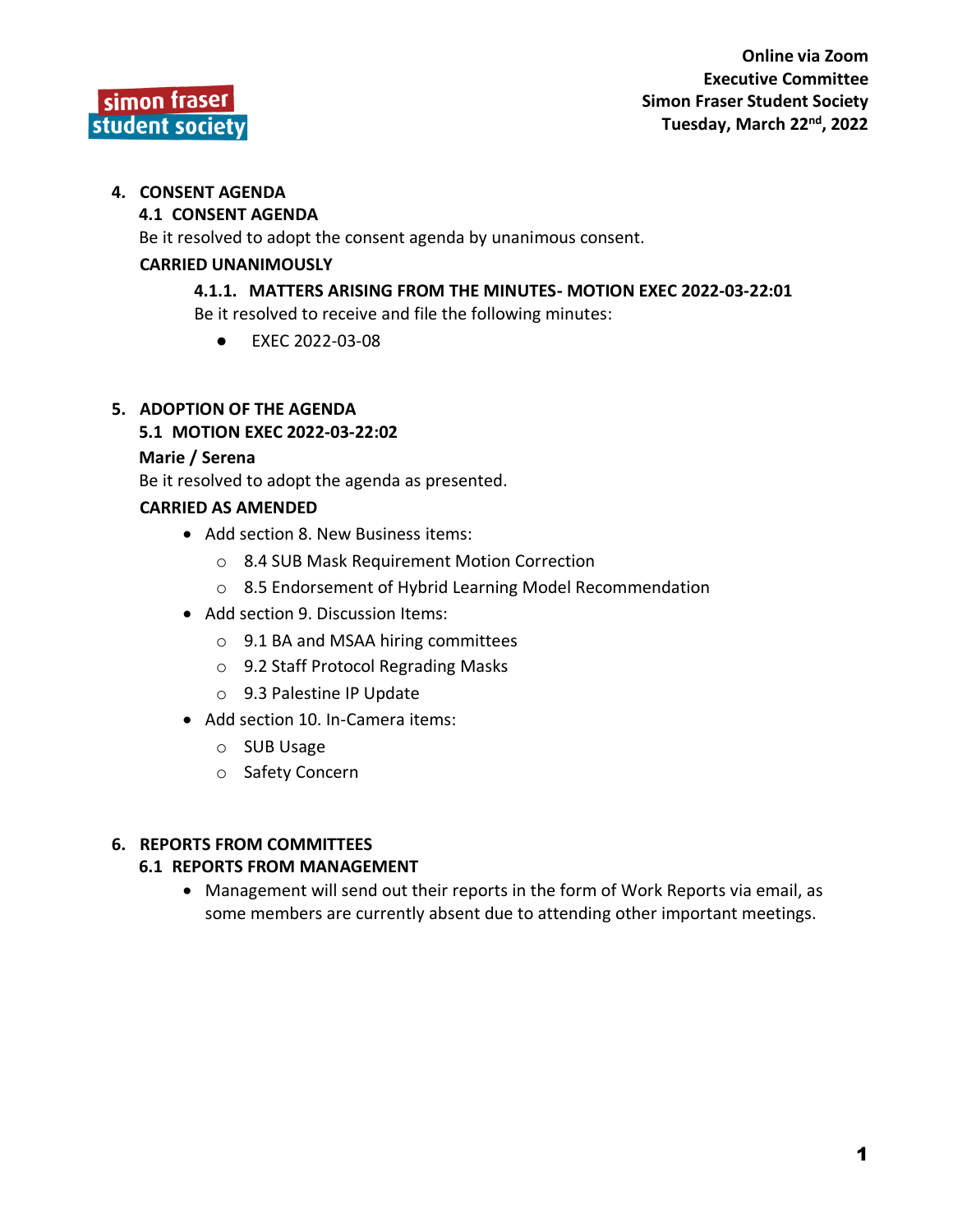**Online via Zoom Executive Committee Simon Fraser Student Society Tuesday, March 22nd, 2022**

#### **7. REPORT ON MOTIONS PASSED BETWEEN MEETINGS VIA EMAIL 7.1 Council 2021-2022 Merchandise- MOTION EXEC 2022-03-22:03 SUBMITTED BY:** VP External and Community Affairs "Matthew Provost"

**ATTACHMENT:** Quotation\_22487697

#### **Corbett / Marie**

Whereas, past SFSS Executives received branded merchandise from 4imprint, and we want to have the current Executive Committee and SFSS Excluded Staff have received SFSS merchandise earlier this year;

Whereas Council members have been working on getting Council members sweaters for the duration of the year, this would be helpful for tabling, outreach, and events for the society;

Whereas the current quote for the order is \$2519.27 for 105 embroidered hooded sweatshirts for current council members;

Be it resolved to spend up to \$2700 amount from line item 886/17 for the purchase of SFSS branded jackets from 4imprint for the Council members for use at member-facing events and activities.

#### **CARRIED VIA EMAIL**

#### **8. NEW BUSINESS**

**8.1 Spring 2022 Executive Election and Referenda Ratification– MOTION EXEC 2022-03-22:04 SUBMITTED BY:** Acting President (Chair) "Corbett Gildersleve"

#### **Corbett / Marie**

Whereas the SFSS held an Executive Committee General Election and Referenda in Spring 2022;

Whereas the results have been compiled and shared with the membership;

Be it resolved that the Executive Committee ratify and file the results for the Spring 2022 Executive Committee General Election and Referenda.

- Formally recognize the new SFSS Executive Committee coming in for the 2022-2023 academic year.
- Ratify and file the referendum results.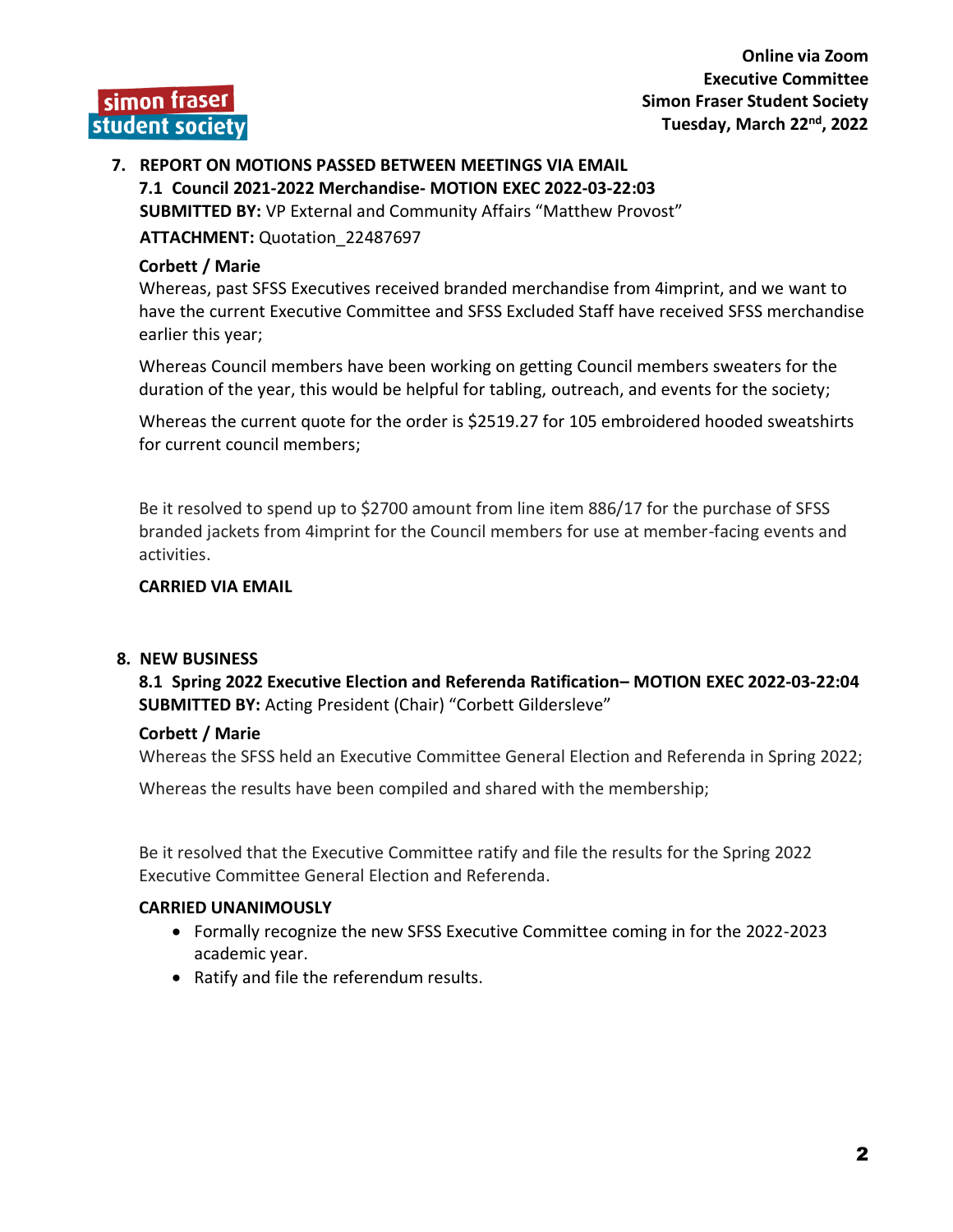### **8.2 Laptop Rentals for April 2022– MOTION EXEC 2022-03-22:05 SUBMITTED BY:** Acting President (Chair) "Corbett Gildersleve"

#### **Corbett / Marie**

Whereas the Executive Committee previously approved spending up to \$2600 to rent laptops to help support staff working remotely while we wait for previously ordered office equipment to arrive;

Whereas some of the equipment has been delayed until at least May requiring the SFSS to rent laptops for longer than planned;

Whereas the relevant line item, "Office Supplies/Expenses 720/31", has been overspent;

Whereas the Executive Committee needs to reallocate from another line item to continue the rentals;

Be it resolved that the Executive Committee reallocate from X from Y line item to 720/31;

#### **CARRIED UNANIMOUSLY**

- Allocation of up to \$5,000 due to a possibility of changing providers, that can take up more expenses.
- Decided to take reallocate funds from line item 686/31 to 720/31 to assure the funds are available.

#### **8.3 SFU 350 Reimbursement– MOTION EXEC 2022-03-22:06**

**SUBMITTED BY:** Acting President (Chair) "Corbett Gildersleve"

#### **Mover / Seconder**

Whereas the executive committee approved to reimburse Gurleen Aujla \$552.19 for different SFU 350 campaign expenses;

Whereas another expense was missed for \$94.07;

Whereas these expenses are related to campaigns for their Climate Emergency activities that the SFSS has endorsed;

Be it resolved that the Executive Committee approve reimbursing Gurleen Aujla \$94.07 from line item 824/20 for campaign expenses.

- SFU 350 has put in labor to get SFU to endorse more campaigns and methods to address climate change.
- Their efforts need to be recognized.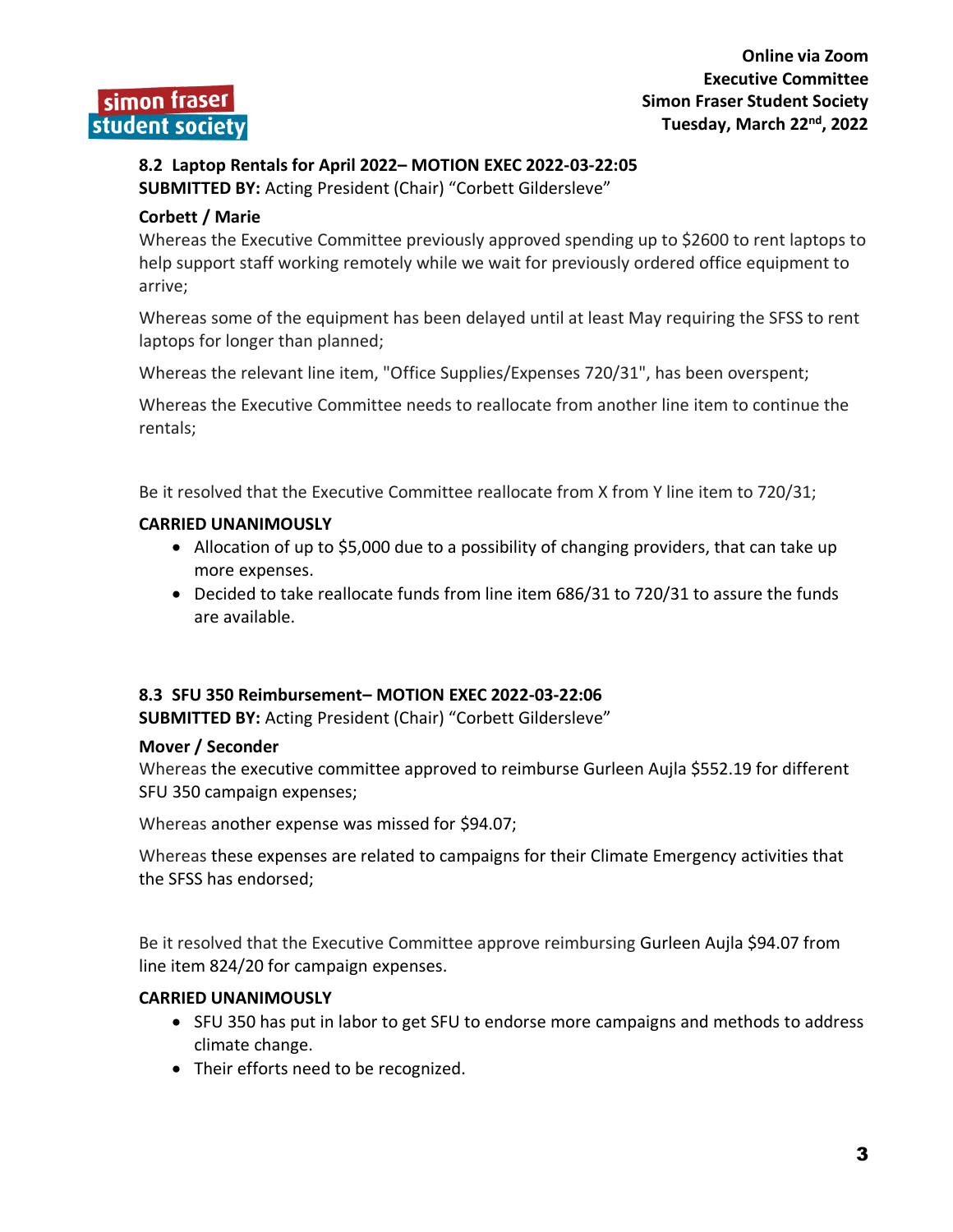### **8.4 SFU Mask Requirement Motion Correction- MOTION EXEC 2022-03-22:07**

**SUBMITTED BY:** Acting President (Chair) "Corbett Gildersleve"

#### **Serena / Marie**

Whereas at the March 21st, 2022 Special Executive Committee, the committee passed Motion EXEC 2022-03-21:02 titled "Continuing Mask Mandates in the SUB";

Whereas this motion stated the start of the mask requirement in the SUB starts on Wednesday, March 23, 2022;

Whereas this was in error and no fixed start date is supposed to be set;

Be it resolved that the Executive Committee rescind Motion EXEC 2022-03-21:02;

Be it further resolved that the Executive Committee approve the following motion:

Whereas in March, the BC Public Health Office updated its guidelines to no longer require masks in public indoor spaces;

Whereas that same update allows individual businesses and event organisers the choice to continue requiring masks on their premises;

Whereas the Simon Fraser Student Society as an incorporated nonprofit organization falls within the above;

Whereas members have expressed to the SFSS to consult with them more on larger issues, especially those that impact the SUB;

Whereas the SFSS has consulted with their staff, constituency groups in the SUB, and the membership through surveys;

Whereas the Membership Survey shows that out of 3298 responses, 54.7% think that face coverings should continue to be worn in the SUB for the rest of the semester;

Whereas the SFSS also collected demographic data in its membership survey;

Whereas 550 students self-identified as disabled/immunocompromised and 64% of them thought that face coverings should be required in the SUB until the end of the semester;

Whereas 956 students self-identified as having higher risk of complications or death (or living with) and 75% of them thought that face coverings should be required in the SUB until the end of the semester;

Whereas while 73% of surveyed students expressed that masking was not a barrier, the survey did identify a number of barriers including financial, stigma, sensory and lip-reading challenges, difficulty with breathing, and other barriers;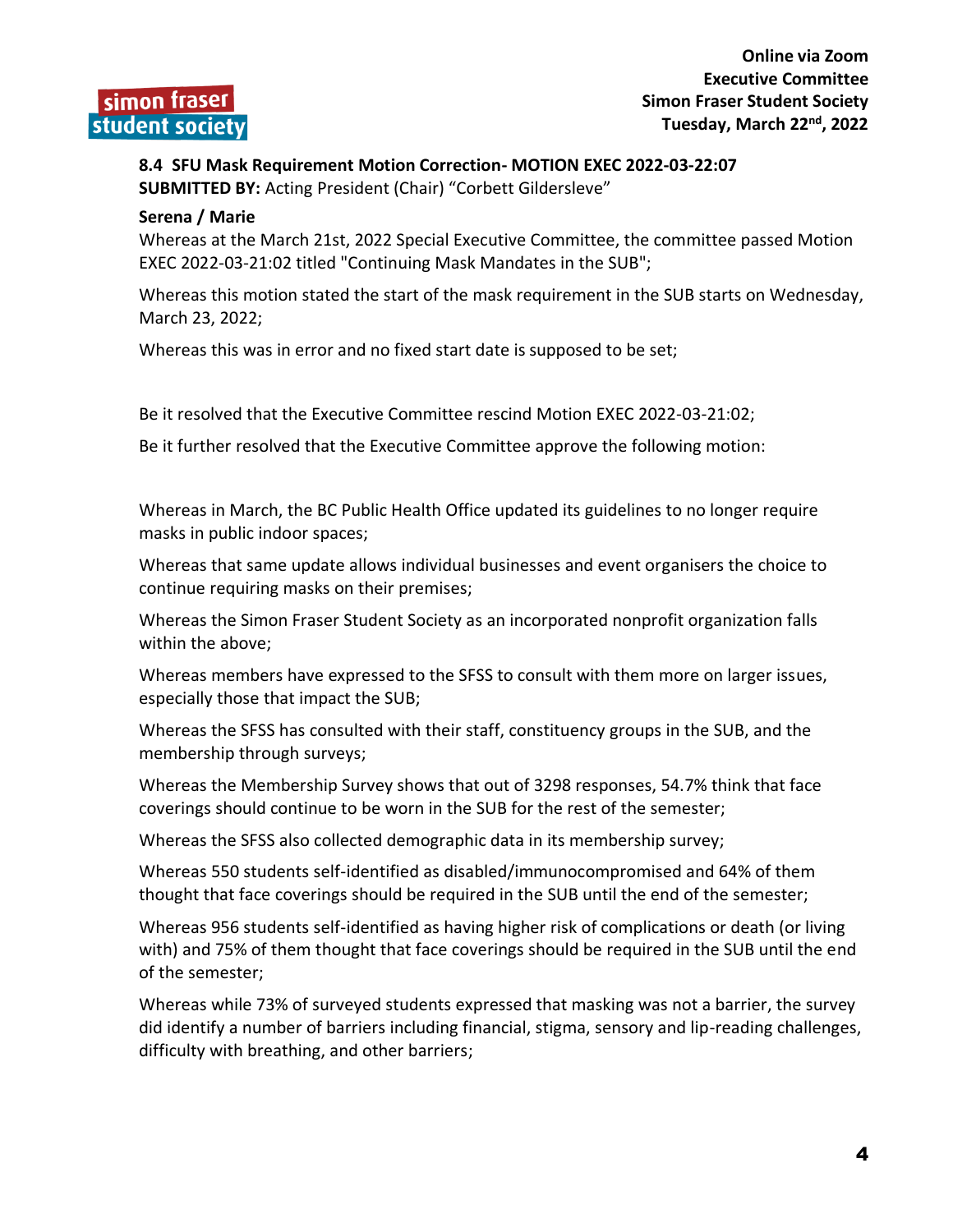Whereas 51.9% of staff believe that face coverings should continue to be required in the SUB for the rest of the term;

Whereas the SFSS has sourced FN95 masks (Canadian-made N95s) and has been donated hand sanitizers and continues to source them;

Be it resolved that the Executive Committee continue to require masks while in the Student Union Building until April 30th, 2022 which is the end of the semester;

Be it further resolved to update the SFSS Safety Plan to reflect this requirement;

Be it further resolved that the Executive Committee work with staff concerning proper "escalation" procedures;

Be it further resolved to communicate this decision to the membership through SFSS communication channels and signage throughout the SUB;

Be it further resolved to communicate to the membership SFSS supplies and resources that they can utilise such as free FN95 masks and sanitizers;

Be it further resolved that the Executive Committee continue to source supplies and resources for members to reduce barriers;

Be it further resolved that the SFSS work with members who require medical exemptions

#### **CARRIED UNANIMOUSLY**

• Motion was changed to not specify when mask requirements will need to be reinstituted in the SUB.

#### **8.5 Endorsement of Hybrid Learning Model Recommendation- MOTION EXEC 2022-03-22:08 SUBMITTED BY:** VP University and Academic Affairs "Serena Bains"

**ATTACHMENT:** Hybrid Learning Model Recommendation - Briefing Note

#### **Serena / Marie**

Whereas during the COVID-19 pandemic, the concept of hybrid learning has been popularized,

Whereas throughout the pandemic the topic of implementing hybrid learning at SFU has arised repeatedly within campaigns like Access for All, Accessible Course Practices, etc.

Whereas many student unions, departmental student unions, constituency groups, student groups, individiual members, community members, faculty, staff, etc. have expressed their support for hybrid learning,

Whereas Senator Gabe Liosis has created a briefing note titled "Senate Recommendation: Hybrid Learning Model" which created a baseline undestanding of the benefits and risks of implementing a permanent hybrid model of learning,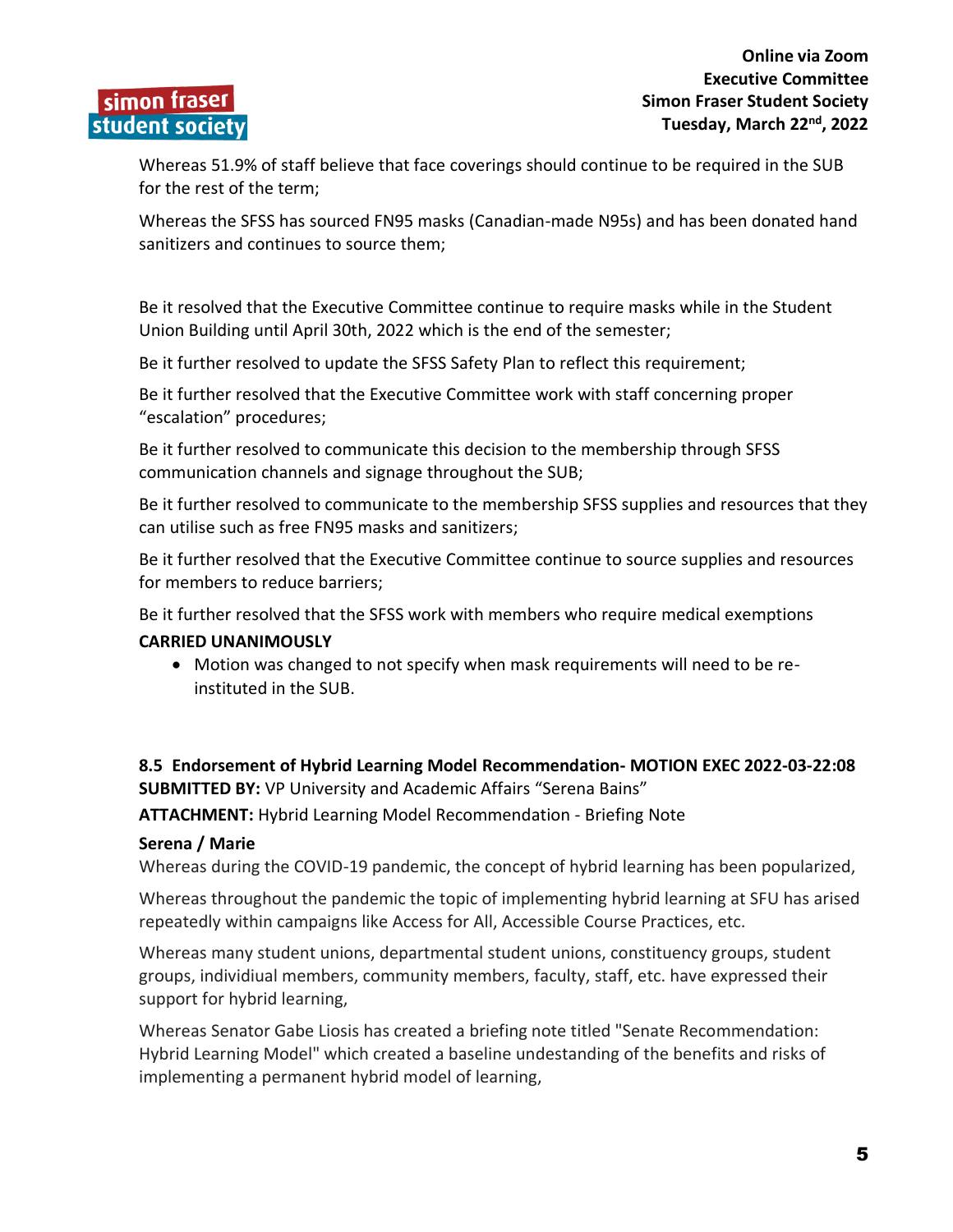Whereas the briefing note also addresses how any concerns regarding hybrid learning can be addressed,

Whereas the briefing note recommends two motions; that Senate task the Office of the Provost to develop a plan for the implementation of a permanent hybrid learning model at Simon Fraser University, and report back to the Senate once a plan has been formulated for consideration and that Senate recommend to the Board of Governors to develop a plan to generate and/or allocate the appropriate funds necessary to create robust hybrid learning infrastructure at Simon Fraser University,

Be it resolved that the SFSS Executive Committee endorses the proposal outlined in Senator Liosis' briefing note titled "Senate Recommendation: Hybrid Learning Model,"

Be it further resolved that the SFSS Executive Committee signs onto the briefing note as a cosponsor (organizations),

Be it further resolved that the SFSS Executive Committee recommends that the SFSS Council sign onto the briefing note as a co-sponsor (organizations) and thus endorses the proposal outlined in the aforementioned briefing note.

- The hybrid learning model supports SFSS's position and past votes on providing accessible course practices.
- Allow the Senate and the Office of the Provost to do an exploratory study on the benefits and shortcomings of a hybrid learning model.
	- $\circ$  During Summer and Fall 2021, when this model was being examined, the same issues arose.
		- **■** IT Department not having enough resources.
		- Faculty want their work to be recognized if it is hybrid learning.
		- More staff be hired to assist the faculty members.
		- Hybrid teaching to be counted towards teaching credit and tenure track.
- Hybrid learning can help disabled and immunocompromised students at this time, as PHO recently updated guidelines that allowed for mask-less indoor spaces.
- Hybrid options gives students more choice, makes lectures more accessible, and easier to access.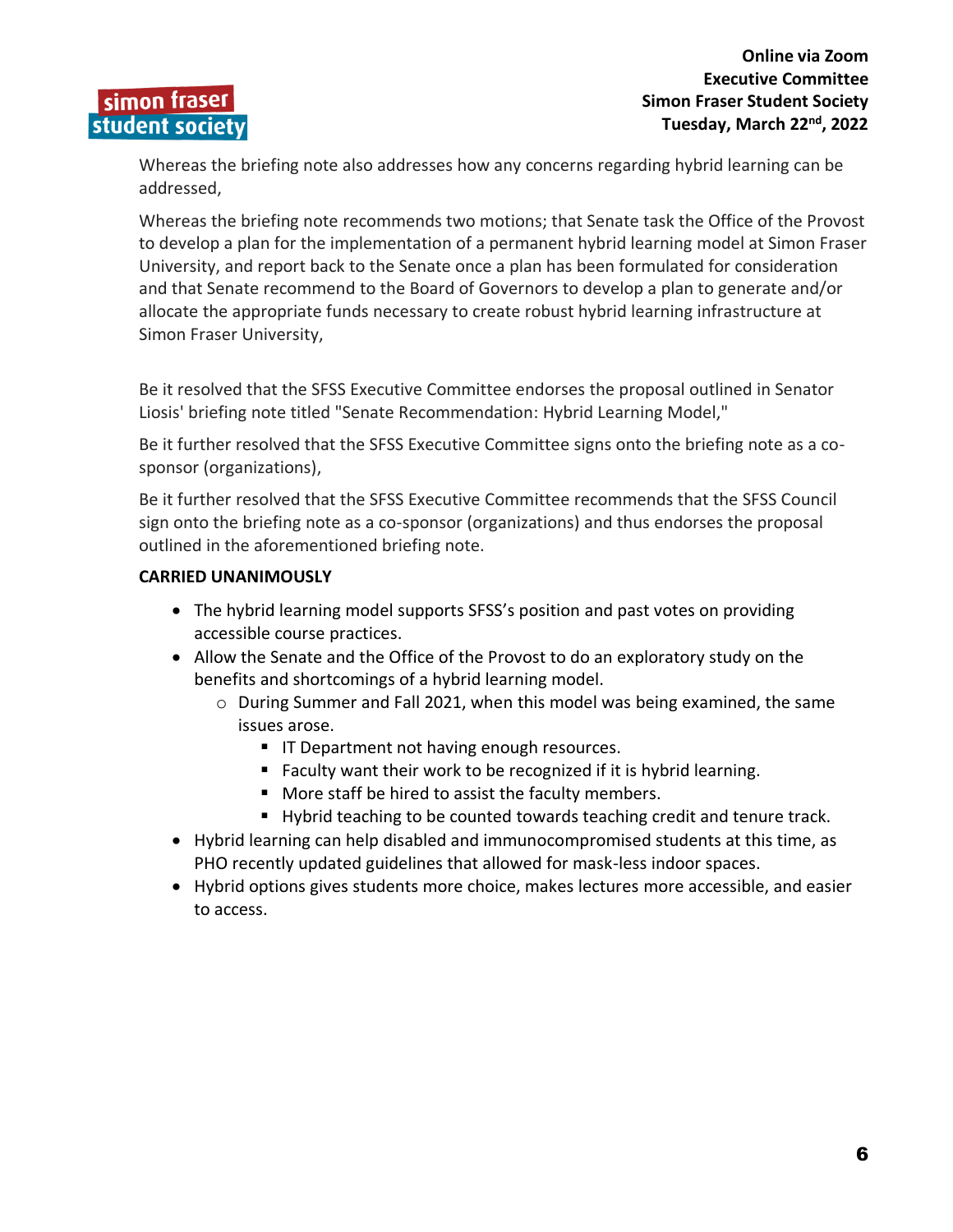#### **9.1 Staff Protocol Regarding Masks**

**SUBMITTED BY:** VP Equity and Sustainability "Marie Haddad"

- "Enforcement" refers to the steps staff will need to take after someone is recognized as not wearing a mask within the SUB.
	- $\circ$  Need to schedule a meeting within this week with Ella, Ayesha, and John to discuss the actions needed.
	- o Need to draft and plan protocols, outlining a response to this (including rude and harassment reactions).
- In cases of harassment and/or hostile confrontations between staff and SFSS members (students), security can be called and the student will be escorted out of the building.
	- $\circ$  If a student is escorted out, their information will be collected and kept on record.
		- Help with keeping track of the frequency of harassing situations on campus.
			- Used as an indicator for the Executive Committee to find other solutions on addressing these situations.
- Concerns and opinions on security were expressed on social media, citing that they are ineffective and can lead to further damage to the student body.
	- o Students can easily ask for mask exemptions, despite not needing one.
	- o Questions about why students need to have their masks on, while security will most likely not have to wear one.
- Reasons for mask requirements:
	- $\circ$  Data from the surveys has been communicated clearly that the majority of immunocompromised students (79%) want masks to continue.
	- $\circ$  It is unfair to force the immunocompromised students, or those living with immunocompromised relatives into small and tight spaces.
	- $\circ$  It is unfair to students with physical disabilities and needs to use the small and tight spaces.
- Lowering barriers for people, who cannot wear masks:
	- o Provision of clear masks.
	- o Provision of medical exemptions.
	- o Understanding the complexities of the individuals.
- An implementation plan will be drafted after the Executive Committee has spoken and worked with staff on the matter.
	- $\circ$  Let staff know that masks are still required until a set date is specified for requiring masks in the SUB.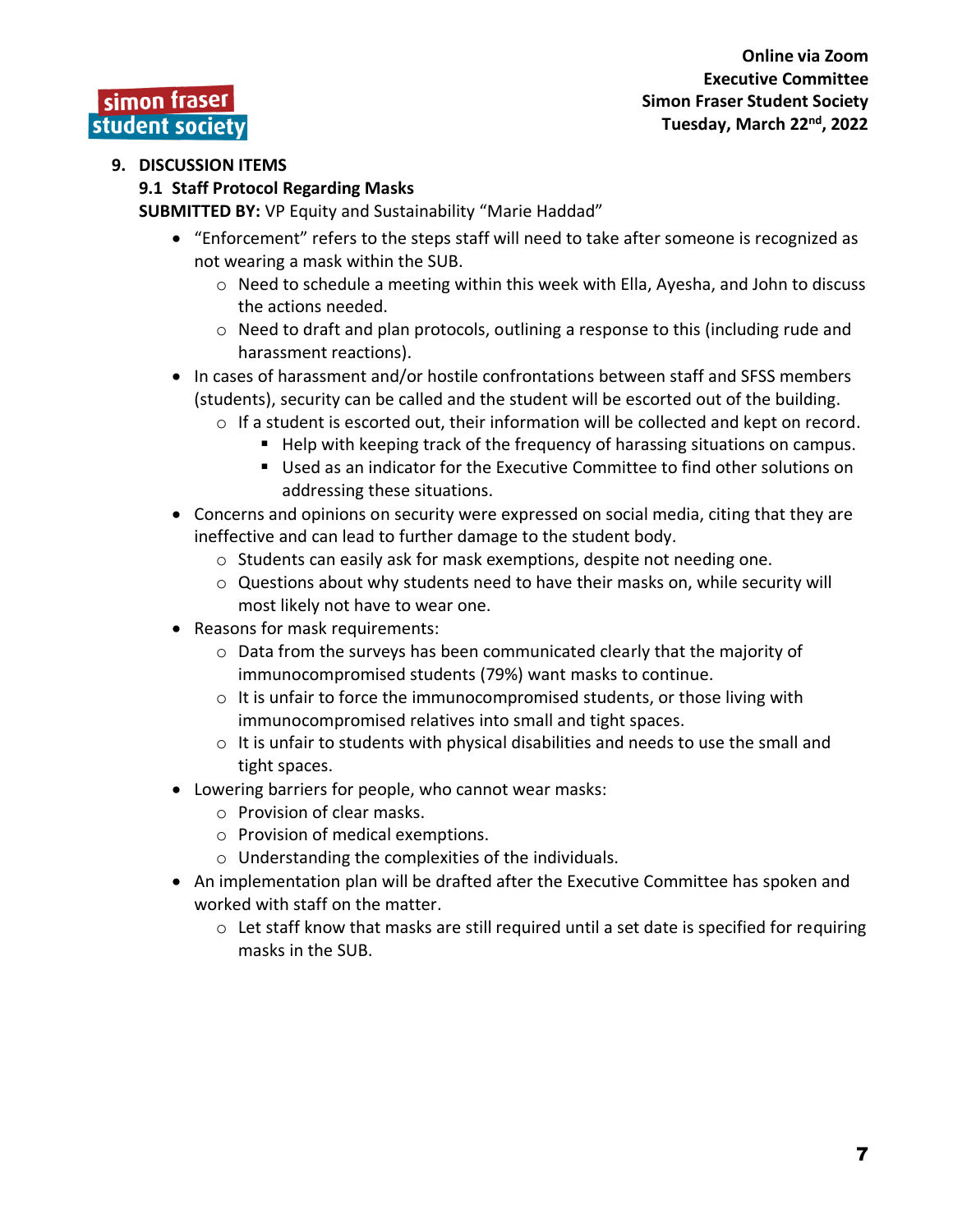**Online via Zoom Executive Committee Simon Fraser Student Society Tuesday, March 22nd, 2022**

#### **9.2 Palestine IP Update**

**SUBMITTED BY:** VP Equity and Sustainability "Marie Haddad"

- Issues Policies (IP) were completed last Saturday and were vetted out to working groups, like IJB, to complete a visual check and give endorsements.
- From Council, Zaid put a motion forward to task a working group to provide a statement condemning the actions of Israel.
	- $\circ$  The motion asked the Executive Committee to draft Issues Policies on the matter.
- The IP will be put on a two week notice of motion, where will be voted on April 6, 2022.

#### **10. IN-CAMERA**

**10.1 MOTION EXEC 2022-03-22:09**

#### **Serena / Marie**

Be it resolved to go in-camera for the remainder of the meeting.

#### **CARRIED UNANUMOUSLY**

- **SUB Usage (Corbett)**
- **Safety Concern (Corbett)**
- **11. EX-CAMERA**

**11.1 MOTION EXEC 2022-03-22:10 Corbett / Serena** Be it resolved to go ex-camera. **CARRIED UNANUMOUSLY**

#### **12. ATTACHMENTS**

- **12.1 Quotation\_22487697**
- **12.2 Hybrid Learning Model Recommendation – Briefing Note**

#### **13. ADJOURNMENT**

**13.1 MOTION EXEC 2022-03-22:11**

#### **Corbett / Marie**

Be it resolved to adjourn the meeting at 3:45 PM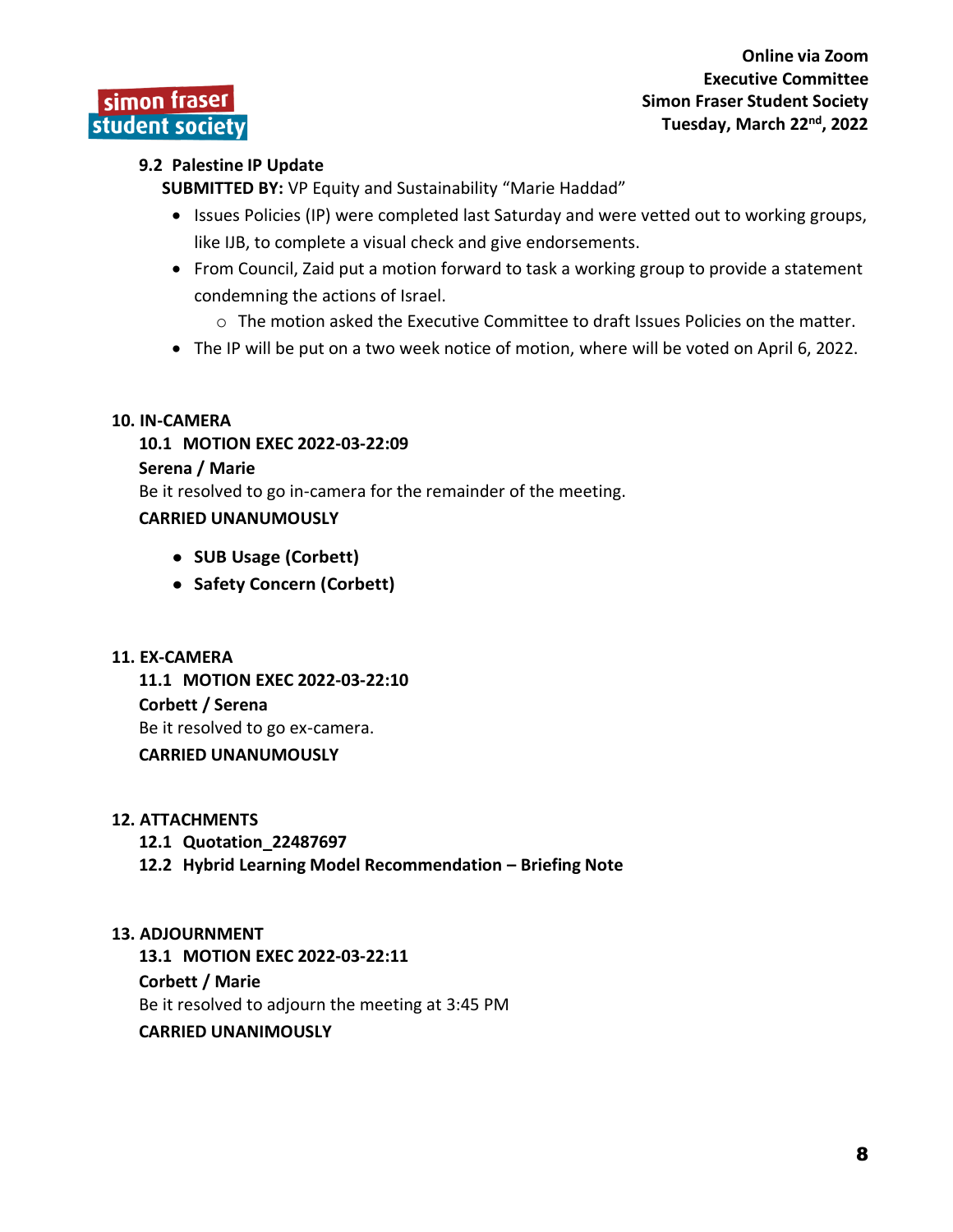

#### **Quotation 22487697 Page 1**

P.O. Box 683 Windsor ON N9A 6N4

www.4imprint.ca

Free Fax: 800-300-1379 Toll Free: 800-300-1336

| <b>Main Address</b><br><b>MATTHEW PROVOST</b><br>SIMON FRASER STUDENT SOCIETY -<br><b>SFSS</b><br>8888 UNIVERSITY DRIVE<br>SIMON FRASER UNIVERSITY<br><b>SUB 3100</b><br>BURNABY, BC V5A 1S6 |          | <b>Invoice Address</b><br>Matthew Provost<br>Simon Fraser Student Society - SFSS<br>8888 University Drive<br>Simon Fraser University<br>Burnaby BC V5A 1S6<br>CANADA |                        | <b>Shipping Address</b><br>Matthew Provost<br>Simon Fraser Student Society - SFSS<br>8888 University Drive<br>Simon Fraser University<br><b>SUB 3100</b><br>Burnaby, BC V5A 1S6<br><b>CANADA</b><br>Tel: 604-616-5952 |  |
|----------------------------------------------------------------------------------------------------------------------------------------------------------------------------------------------|----------|----------------------------------------------------------------------------------------------------------------------------------------------------------------------|------------------------|-----------------------------------------------------------------------------------------------------------------------------------------------------------------------------------------------------------------------|--|
| <b>Quotation Number:</b>                                                                                                                                                                     | 22487697 |                                                                                                                                                                      | <b>Questions Call:</b> | Stacey King                                                                                                                                                                                                           |  |
| March 02 2022<br>Quote Date:                                                                                                                                                                 |          | Phone:                                                                                                                                                               |                        | 800-300-1336 Ext. 8124                                                                                                                                                                                                |  |
| <b>Quote Valid Until:</b><br>April 01 2022                                                                                                                                                   |          | Fax:                                                                                                                                                                 |                        | 888-608-2777                                                                                                                                                                                                          |  |
| <b>Account No.:</b><br>2832525                                                                                                                                                               |          |                                                                                                                                                                      | Email:                 | sking@4imprint.com                                                                                                                                                                                                    |  |

| Item |                   | Gildan 50/50 Adult Hooded Sweatshirt - Screen<br><b>Colors</b> | (Sweatshirt,Trim) : See Below |                     |          |
|------|-------------------|----------------------------------------------------------------|-------------------------------|---------------------|----------|
| Qty  | Item $#$          | Description                                                    | Unit $\frac{1}{2}$            | Price $\frac{1}{2}$ | Total \$ |
| 105  | C100814-S         | Gildan 50/50 Adult Hooded Sweatshirt - Screen                  | 19.3000                       | 2.026.50            | 2,026.50 |
|      |                   | 20 - Small : Charcoal, Charcoal                                | 0.0000                        | 0.00                | 0.00     |
|      |                   | 35 - Medium : Charcoal, Charcoal                               | 0.0000                        | 0.00                | 0.00     |
|      |                   | 30 - Large : Charcoal, Charcoal                                | 0.0000                        | 0.00                | 0.00     |
|      |                   | 15 - Extra Large : Charcoal, Charcoal                          | 0.0000                        | 0.00                | 0.00     |
|      |                   | 5 - Extra Extra Large : Charcoal, Charcoal                     | 0.0000                        | 0.00                | 0.00     |
| 210  | Add'l Color       | Add'l Color Run Charge                                         | 0.3600                        | 75.60               | 75.60    |
|      | Set-Up Charge     | Set-Up Charge (1st Color)                                      | 55.0000                       | 55.00               | 55.00    |
| 105  | <b>Run Charge</b> | 1st Color Run Charge                                           | 0.0000                        | 0.00                | 0.00     |
| 2    | Set-Up Charge     | Set-Up Charge (Add'l Color)                                    | 55.0000                       | 110.00              | 110.00   |
|      |                   | Freight                                                        |                               | 119.95              | 119.95   |
|      |                   |                                                                |                               | Tax                 | 286.45   |

2,673.50

#### **Artwork Instructions**

Imprint Colors: Pantone 185C Red, Pantone Process Blue C, White Imprint Location: Left Chest Product Color (Base, Trim): Charcoal,Charcoal

| Gildan 50/50 Adult Hooded Sweatshirt - Embroidered Colors<br>(Sweatshirt, Trim): See Below<br>ltem |     |           |                                                    |         |          |          |
|----------------------------------------------------------------------------------------------------|-----|-----------|----------------------------------------------------|---------|----------|----------|
|                                                                                                    | Qty | Item $#$  | <b>Description</b>                                 | Unit \$ | Price \$ | Total \$ |
|                                                                                                    | 105 | C100814-E | Gildan 50/50 Adult Hooded Sweatshirt - Embroidered | 20.2800 | 2.129.40 | 2.129.40 |
|                                                                                                    |     |           | 20 - Small : Charcoal, Charcoal                    | 0.0000  | 0.00     | 0.00     |
|                                                                                                    |     |           | 35 - Medium : Charcoal, Charcoal                   | 0.0000  | 0.00     | 0.00     |
|                                                                                                    |     |           | 30 - Large : Charcoal, Charcoal                    | 0.0000  | 0.00     | 0.00     |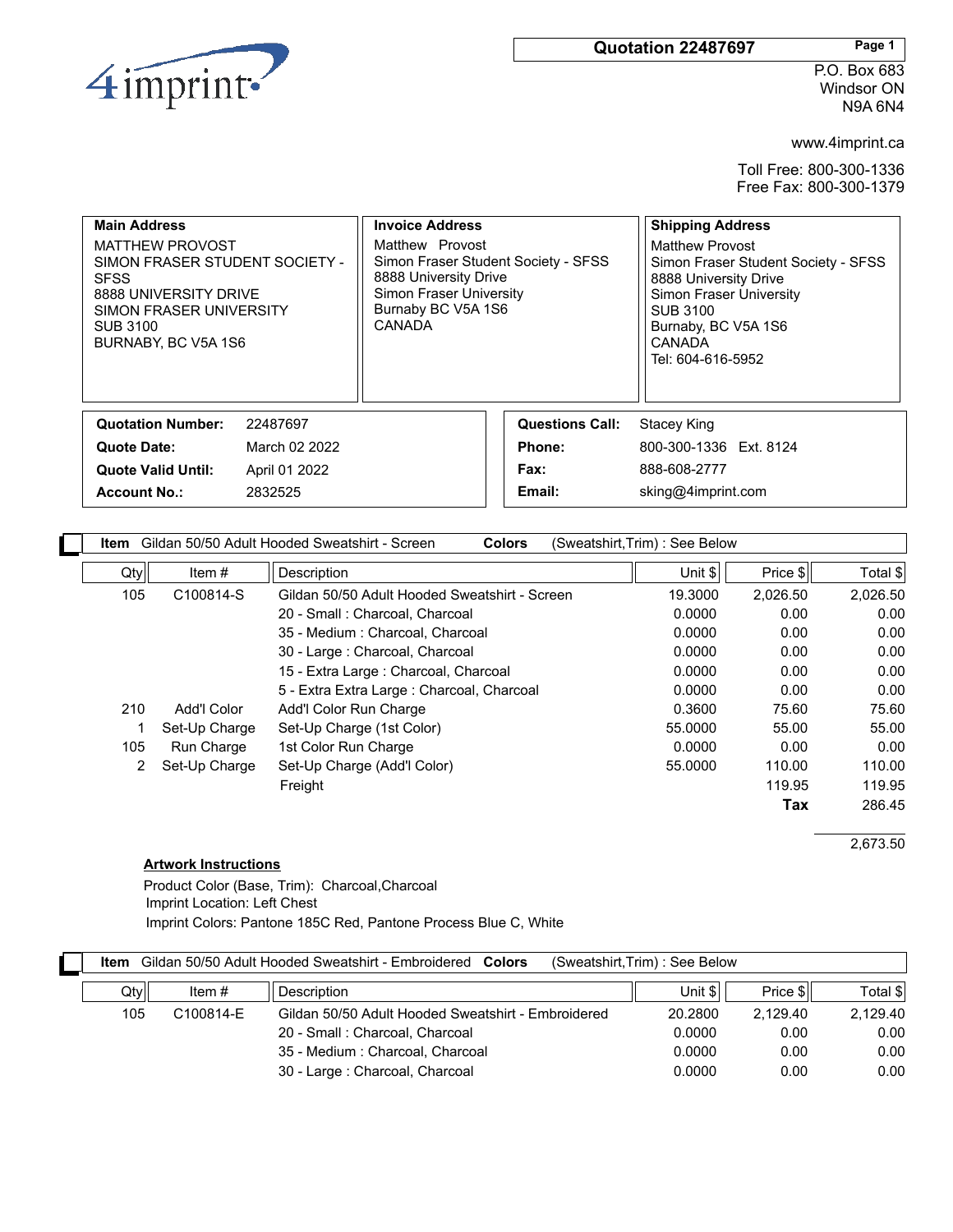#### **Quotation 22487697 Page 2**



P.O. Box 683 Windsor ON N9A 6N4

www.4imprint.ca

Free Fax: 800-300-1379 Toll Free: 800-300-1336

| <b>Quotation Number:</b><br>22487697                                                                                                                |               | <b>Questions Call:</b> | Stacey King                |                                       |                                                      |
|-----------------------------------------------------------------------------------------------------------------------------------------------------|---------------|------------------------|----------------------------|---------------------------------------|------------------------------------------------------|
| <b>Quote Date:</b>                                                                                                                                  | March 02 2022 | Phone:                 | 800-300-1336 Ext. 8124     |                                       |                                                      |
| <b>Quote Valid Until:</b>                                                                                                                           | April 01 2022 | Fax:                   | 888-608-2777               |                                       |                                                      |
| <b>Account No.:</b>                                                                                                                                 | 2832525       | Email:                 | sking@4imprint.com         |                                       |                                                      |
| 15 - Extra Large : Charcoal, Charcoal<br>5 - Extra Extra Large : Charcoal, Charcoal<br><b>Embroidery Run Charge</b><br>105<br>Embroidery<br>Freight |               |                        | 0.0000<br>0.0000<br>0.0000 | 0.00<br>0.00<br>0.00<br>119.95<br>Tax | 0.00<br>0.00<br>0.00<br>119.95<br>269.92<br>2,519.27 |
| <b>Artwork Instructions</b>                                                                                                                         |               |                        |                            |                                       |                                                      |

Imprint Colors: White, See Instructions Imprint Location: Left Chest

| Item |              | Gildan 50/50 Adult Hooded Sweatshirt - Embroidered Colors | (Sweatshirt,Trim) : See Below |                     |          |
|------|--------------|-----------------------------------------------------------|-------------------------------|---------------------|----------|
| Qty  | Item $#$     | Description                                               | Unit $\frac{1}{2}$            | Price $\frac{1}{2}$ | Total \$ |
|      | C100814-E    | Gildan 50/50 Adult Hooded Sweatshirt - Embroidered        | 0.0000                        | 0.00                | 0.00     |
|      |              | 1 - Extra Large : Charcoal, Charcoal                      | 0.0000                        | 0.00                | 0.00     |
|      | Misc. Charge | Less Than Minimum Charge                                  | 30,0000                       | 30.00               | 30.00    |
|      | Embroidery   | Tape Charge                                               | 35,0000                       | 35.00               | 35.00    |
|      | Embroidery   | Embroidery Run Charge                                     | 0.0000                        | 0.00                | 0.00     |
|      |              | Freight                                                   |                               | 21.80               | 21.80    |
|      |              |                                                           |                               | Tax                 | 10.41    |

97.21

**Artwork Instructions**

Special Instructions: Isacord: Imprint Colors: See Instructions Imprint Location: Left Chest

1300 Orange

**Grand Total** 5,289.98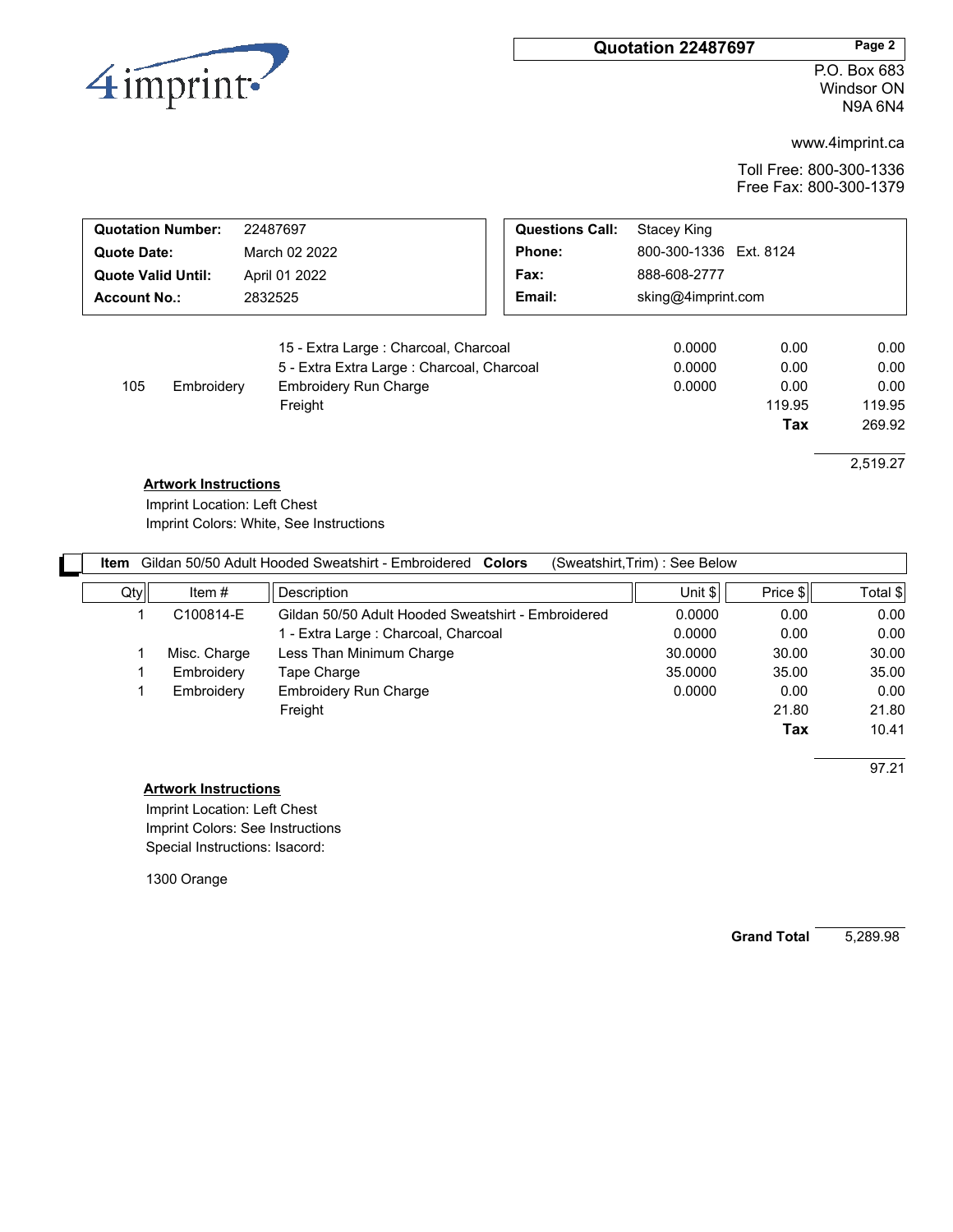#### **Quotation 22487697 Page 3**



P.O. Box 683 Windsor ON N9A 6N4

www.4imprint.ca

Free Fax: 800-300-1379 Toll Free: 800-300-1336

| <b>Quotation Number:</b>  | 22487697      | <b>Questions Call:</b> | Stacev King            |
|---------------------------|---------------|------------------------|------------------------|
| Quote Date:               | March 02 2022 | <b>Phone:</b>          | 800-300-1336 Ext. 8124 |
| <b>Quote Valid Until:</b> | April 01 2022 | Fax:                   | 888-608-2777           |
| <b>Account No.:</b>       | 2832525       | Email:                 | sking@4imprint.com     |
|                           |               |                        |                        |

#### **METHOD OF PAYMENT**

[ ] We would like to establish an open account and are rated with Dun & Bradstreet. (Please list D&B number if possible\_\_\_\_\_\_\_\_\_\_\_\_\_\_\_\_\_\_\_)

[ ] We would like to establish an open account. Please find our enclosed credit application.

[ ] We would like to pay by credit card.

[ ] Sending a check in the amount of \$ payable to 4imprint. **\*\*\*REMIT TO ADDRESS:\*\*\* 4imprint, Inc PO Box 3548 Station A Toronto, ON M5W 3G4**

\*\*\*IMPORTANT\*\*\*\* To place your order please let your customer service representative know you would like to proceed along with providing any artwork or changes to the quote that are needed. If paying by credit card please call your customer service representative **with your credit card details.**

**Please visit our website - www.4imprint.ca**

| <b>Shipment Details</b> |     |           |                        |                                                    |                            |         |  |
|-------------------------|-----|-----------|------------------------|----------------------------------------------------|----------------------------|---------|--|
|                         |     |           |                        |                                                    |                            |         |  |
| Shipment to             | Qty | Item $#$  | Estimated<br>Ship Date | Carrier, service                                   | Estimated<br>Delivery Date | Freight |  |
| Address as above.       | 105 | C100814-S |                        | SHIP BEST METHOD GROUND Mar 03 2022<br>CANADA ONLY |                            | 119.95  |  |
|                         | 105 | C100814-E |                        | SHIP BEST METHOD GROUND Mar 03 2022<br>CANADA ONLY |                            | 119.95  |  |
|                         |     | C100814-E |                        | SHIP BEST METHOD GROUND Mar 03 2022<br>CANADA ONLY |                            | 21.80   |  |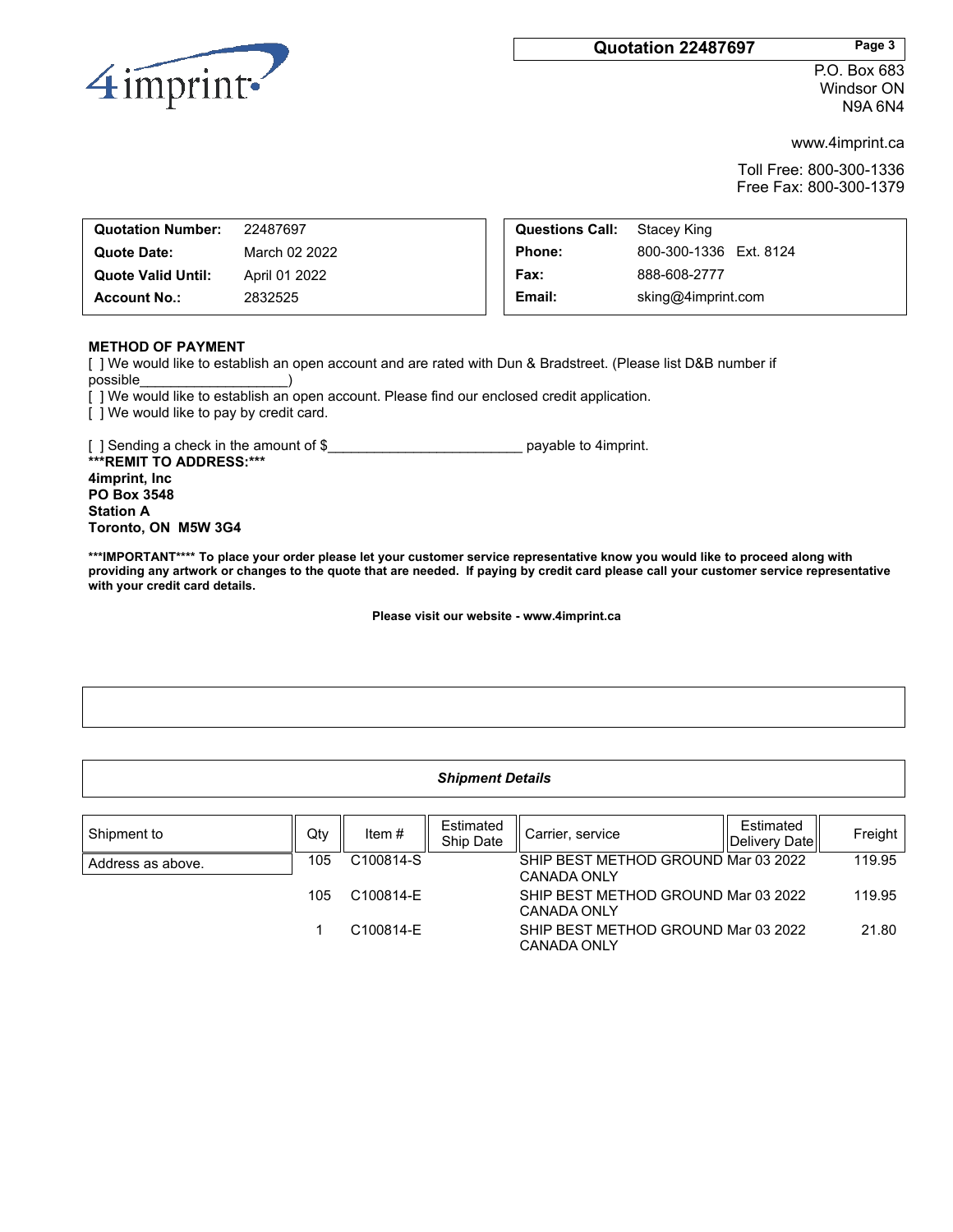# SENATE RECOMMENDATION: HYBRID LEARNING **MODEL**

**Author**: Senator Gabe Liosis

**Co-Sponsors (Senators)**:  $\prod$ 

**Co-Sponsors (Organizations)**:

 $\prod$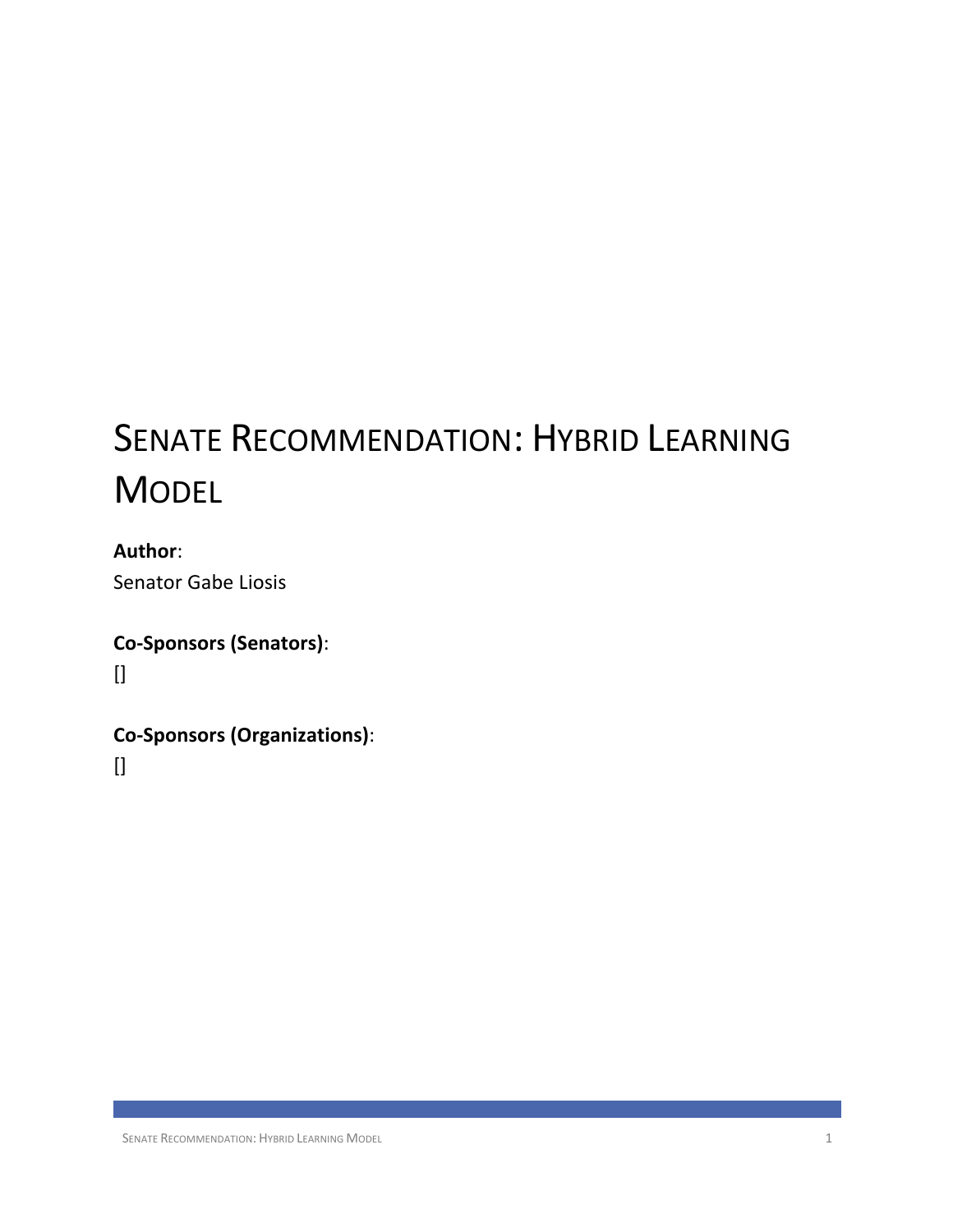### **INTRODUCTION**

Since the beginning of the COVID-19 pandemic, the concept of hybrid educational environments in universities has been popularized.

The idea of a conventional classroom setting, where in-person presence is mandatory, is being challenged by a broad portion of the University community, especially in the aftermath of the COVID-19 pandemic and return to in-person learning.

During this rigorous debate, many remained unconvinced that hybrid learning provides any advantages when compared to the pedagogical benefits that in-person learning provides.

This proposal aims to create a baseline understanding of the benefits and risks of implementing a permanent hybrid model of learning, that has reached far beyond the context of the COVID-19 pandemic (but also not completely ignoring it).

This proposal will be considering and amplifying calls to action by student groups within the community, and common concerns raised around hybrid learning by community members, and how those concerns may be addressed.

#### **The proposal ends with a recommendation to Senate to adopt the following motions**:

#### **Motion 1:**

THAT Senate task the Office of the Provost to develop a plan for the implementation of a permanent hybrid learning model at Simon Fraser University, and report back to the Senate once a plan has been formulated for consideration.

#### **Motion 2:**

THAT Senate recommend to the Board of Governors to develop a plan to generate and/or allocate the appropriate funds necessary to create robust hybrid learning infrastructure at Simon Fraser University.

### **WHAT IS HYBRID LEARNING?**

There are two definitions of hybrid learning commonly used:

- 1. Definition #1: Conducting a synchronous class with participants attending both inperson and by virtual means.
- 2. Definition #2: Designing a course with synchronous components and asynchronous components, meaning that certain days you may be required to be in a physical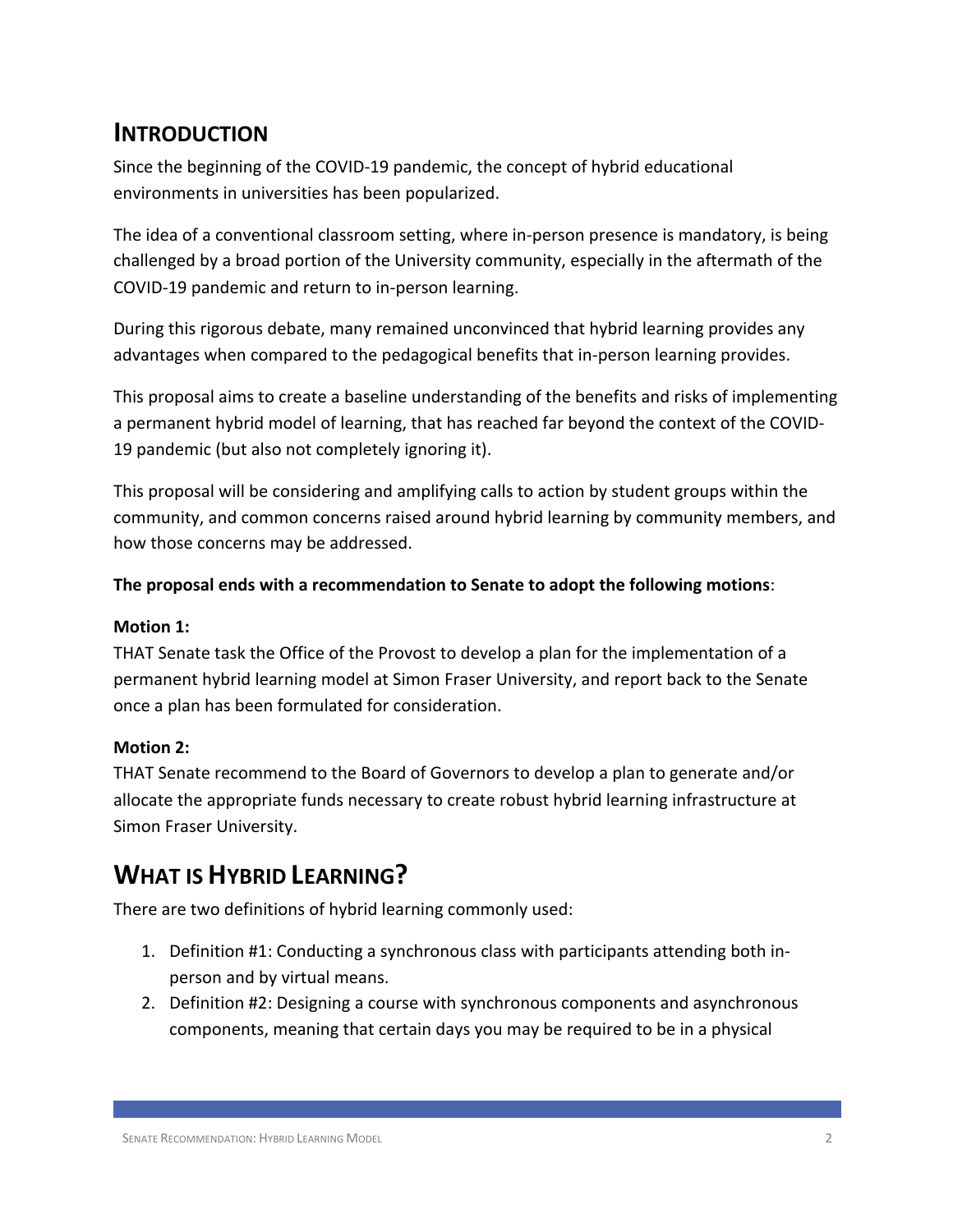classroom, and others you may be required to do asynchronous coursework. This is also known by the term "blended courses".

For the purposes of this proposal, Definition #1 will be the only type of hybrid learning being considered.

It is important to note though, while not the focus of this proposal, blended courses do provide many benefits themselves, and SFU is currently running a pilot of blended courses<sup>1</sup>.

### **WHAT ARE THE BENEFITS OF HYBRID LEARNING?**

- $\bullet$  As stated in a joint letter by the TSSU, SFSS, GSS, DNA, SOCA, AND FNMISA<sup>2</sup>, these organizations believe that hybrid learning:
	- "Allows for students to better plan around medical appointments, familial obligations, and prolonged illnesses, and to still have access to their classes when ill or self-isolating (p. 9)."
	- "Allows students and instructors to stay home while ill, allow for reduced infection from all illnesses, and for a safer environment for those who do attend in-person and may have a weakened immune system (p. 9)."
	- Creates "more accessib[ility] for some disabled and neurodivergent students, who can meet their accessibility needs more easily with access to assistive devices, medication, and food, in their own homes (p. 9)."
	- "Graduate and undergraduate students with children are also able to take care of any ill children without missing courses and in turn, avoid spreading the Omicron variant to other individuals (p. 9)."
- $\bullet$  In a letter to Simon Fraser University by Disability & Neurodiversity Alliance (DNA)<sup>3</sup>, this group states that:
	- "Online learning can increase accessibility due to wider availability of captioning and lecture recordings, avoidance of physically inaccessible campuses, more flexible lecture and assignment schedules, and other universal design practices  $(p.2)''$

<sup>1</sup> https://www.sfu.ca/cee/services/blended-

learning.html#:~:text=SFU%20has%20introduced%20a%20new,replaced%20by%20asynchronous%20online%20co mponents.

<sup>2</sup> https://docs.google.com/document/d/1eEuXSyCcnOMfdCZmq9Gu3DquKOwCWBMtPouI8h0CVAE/edit

<sup>&</sup>lt;sup>3</sup> https://drive.google.com/file/d/1gkbc3v5n0sBny\_HW0wYw4CigWocG63xL/view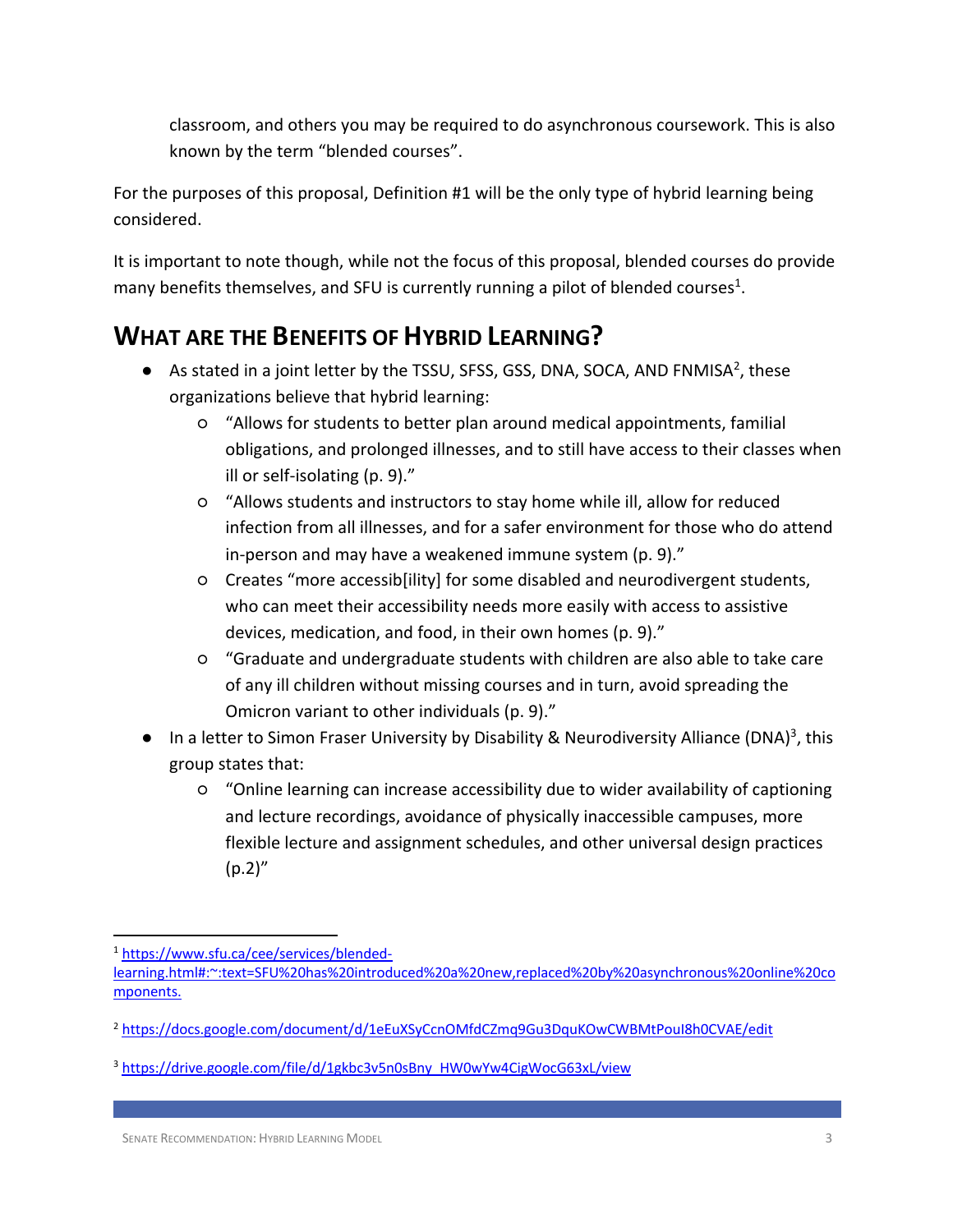- Travel times disproportionately impact students of lower socioeconomic status, who typically work part-time or full-time jobs on top of their studies.
	- A hybrid learning option provides these students with flexibility to complete their studies in a time and location that's convenient for them, and allows them to work a job alongside all of that without the added burden of transit time.
- Family commitments are another factor to consider. Some students are either a primary care provider, or a significant amount of their time is spent toward taking care of another family member.
	- A hybrid learning option provides these students the flexibility to complete their studies in a time and location that's convenient for them, likely at home, and allows them to fulfil their family obligations alongside all of that without the added burden of transit time.

## **WHAT ARE CONCERNS WITH HYBRID LEARNING MODELS? AND HOW CAN THEY BE ADDRESSED?**

### *FACULTY WORKLOAD*

- Hybrid learning will burden Faculty members' workload, by making instructors prepare two separate versions of their class, and be familiar with the technology that makes it possible to hold hybrid classes.
	- In debating hybrid learning, increased workload is often a big concern. However, the benefits that hybrid learning provides in *decreasing* parts of workload shouldn't be ignored. It can actually decrease Faculty members' workload because instructors won't have to spend hours via email or office hours explaining to students who missed class what they missed if they can watch recordings or attend lectures virtually. Further, students won't bear the burden of playing catch-up if they are sick and have to miss class.
	- The additional workload is a concern that shouldn't be ignored. But, with any concern usually comes a solution. To combat an increase in workload as it relates to the physical technology requires to hold a hybrid class, a sizeable investment is needed in SFU's IT Department to:
		- (1) hire additional staff support to assist Faculty in set-up and takedown,
		- (2) create robust and comprehensive training, guides, and manuals so that hybrid learning is never a "learn as you go" situation, but there are clear directions on how to hold hybrid classes.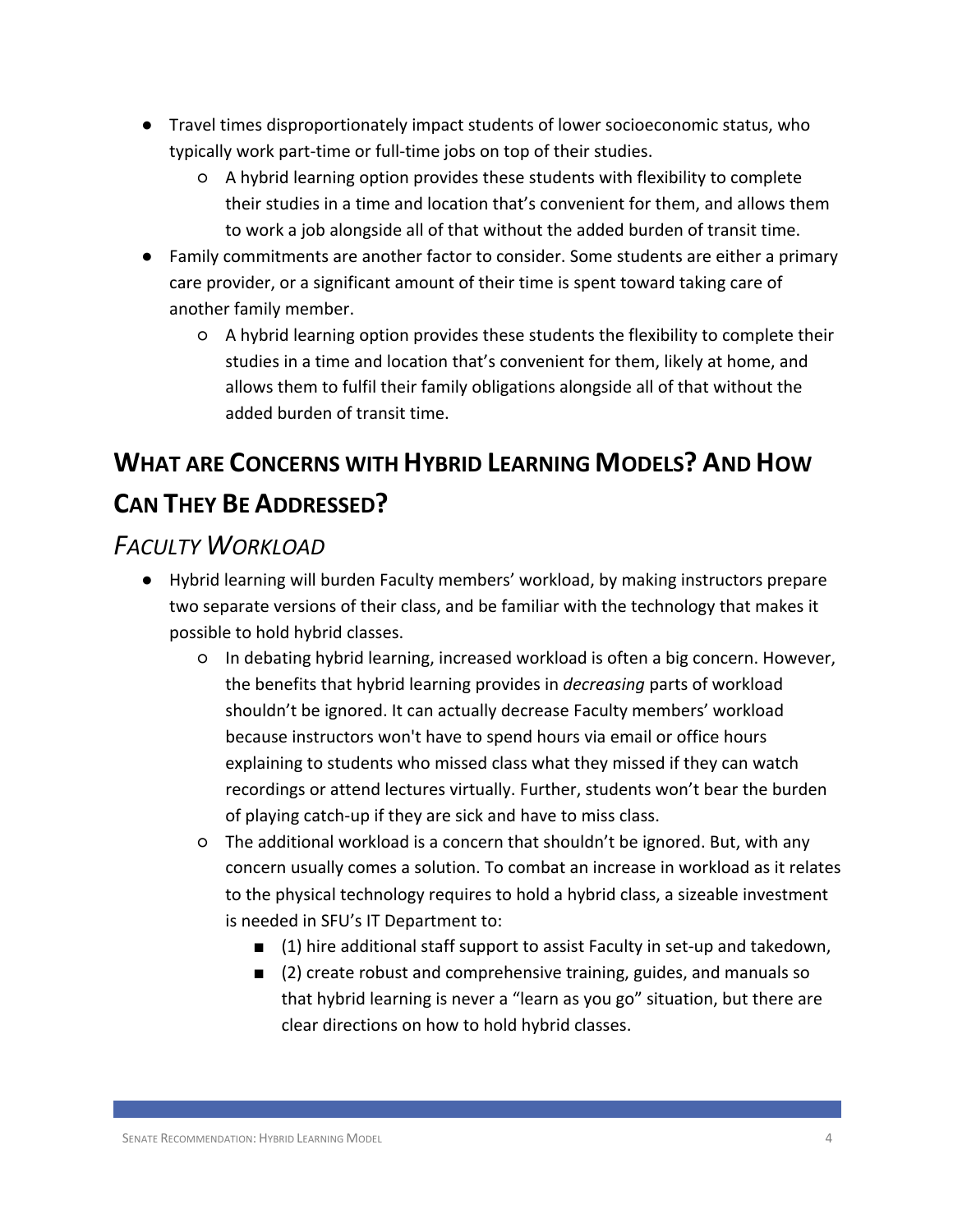### **CURRENT STATUS**

- Student groups and activists have called on SFU to implement a hybrid learning model since before the September 2021 return to campus during the COVID-19 pandemic, including the following student groups:
	- JOINTLY: Disability & Neurodiversity Alliance (DNA), Simon Fraser Student Society (SFSS), Teaching Support Staff Union (TSSU), SFU Students of African and Caribbean Ancestry (SOCA), SFU First Nations, Métis and Inuit Student Association (FNMISA)4
	- Graduate Student Society5
- In a COVID-19 Survey by the Simon Fraser Student Society in January 2022, 45% of respondents reported wanting a remote learning format, with 28% of respondents wanting a hybrid learning format.
- On March 4, 2022, the Vice-President Academic and Provost Catherine Dauvergne wrote a letter to the SFSS, SFUFA, and TSSU in response to a joint SFSS/SFUFA letter to the Administration<sup>6</sup>.

### **KEY CONSIDERATIONS**

### *SUPPORT FROM COMMUNITY*

- Hybrid learning is currently supported by nearly every major Union on campus, including:
	- Simon Fraser Student Society (SFSS)
	- Graduate Student Society (GSS)
	- Teaching Support Staff Union (TSSU)
- Hybrid learning is currently supported by Constituency Groups representing the most marginalized communities on campus (and whose membership would be benefit the most by hybrid learning) including:
	- Students of Caribbean and African Ancestry (SOCA)
	- First Nations, Metis, and Inuit Student Association (FNMISA)

<sup>4</sup> https://docs.google.com/document/d/1eEuXSyCcnOMfdCZmq9Gu3DquKOwCWBMtPouI8h0CVAE/edit#heading= h.aszwb81c1qre

<sup>5</sup> https://docs.google.com/document/d/1ZoAewCFcVs1SKCQZR1Y9SeWCBLFTGc5LUCAsRRn4lP4/edit

<sup>6</sup> https://drive.google.com/file/d/1ut1RkzUUCHyARGQOvhlpcd-HgsNEBsPM/view